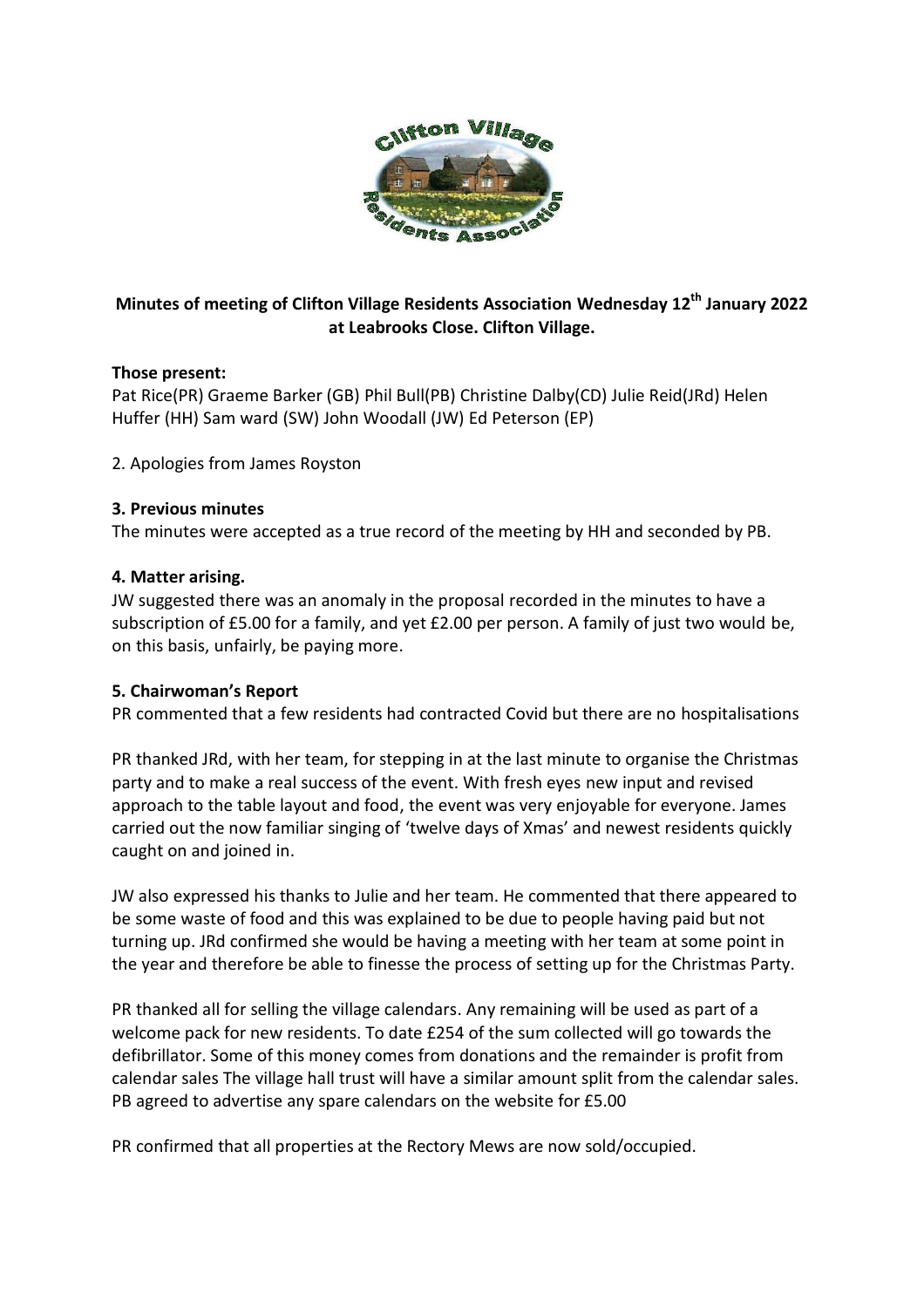PR thanked Gill Barker for her musical/violin contribution to the Christmas Tree lighting and carol singing.

There was comment that Clare Ashton needed notifying of the Xmas tree event as she has, over the years, provided the wood burning brazier, with Roy tending, and mulled wine and mince pies. Clare has funded these from her own pocket although bottles of wine were used for the punch from the CVRA stock. Note to notify Clare this year of the date. Thank you to Maggie Royston for the roast chestnuts.

The Christmas Tree was dismantled a day later than originally planned when the weather had improved. Thank you to the tree erectors/dismantlers and to Jonathan Blacknell for the supply of electrical know-how and fixing the lights.

PB There was discussion re photos taken by Francis Buck of the Hall to be placed on the village hall website.

#### **6. Treasurer's report**

HH confirmed that the account balance is £3,054, net of funds donated for the supply of the village sign.

Please see attached report below.

#### **7. Secretary Report.**

EP confirmed he had contacted the council to ask about the fair on Barton Green field which had been held on October  $1<sup>st</sup>$  in addition to the usual one in August. He is awaiting contact from the council to ask if this is a 'one-off' because the Goose Fair site was not available for that usual event.

EP described contact with Tom Street re the Dovecote. Tom is seeking to have the Dovecote, which is on the Scheduled Monument register, also on the National Heritage at risk register.

There is discussion taking place to clarify how best to deal with the gable ends and the rendered panels of the Dovecote, whether to re-render or re-point the brickwork and replace bricks.

GB stated that there is the possibility to obtain a grant from the University to pay for a study of the Dovecote by students from the Architect Department. There is a deadline for the application of January month end.

EP confirmed he would contact Tom Street directly on the matter.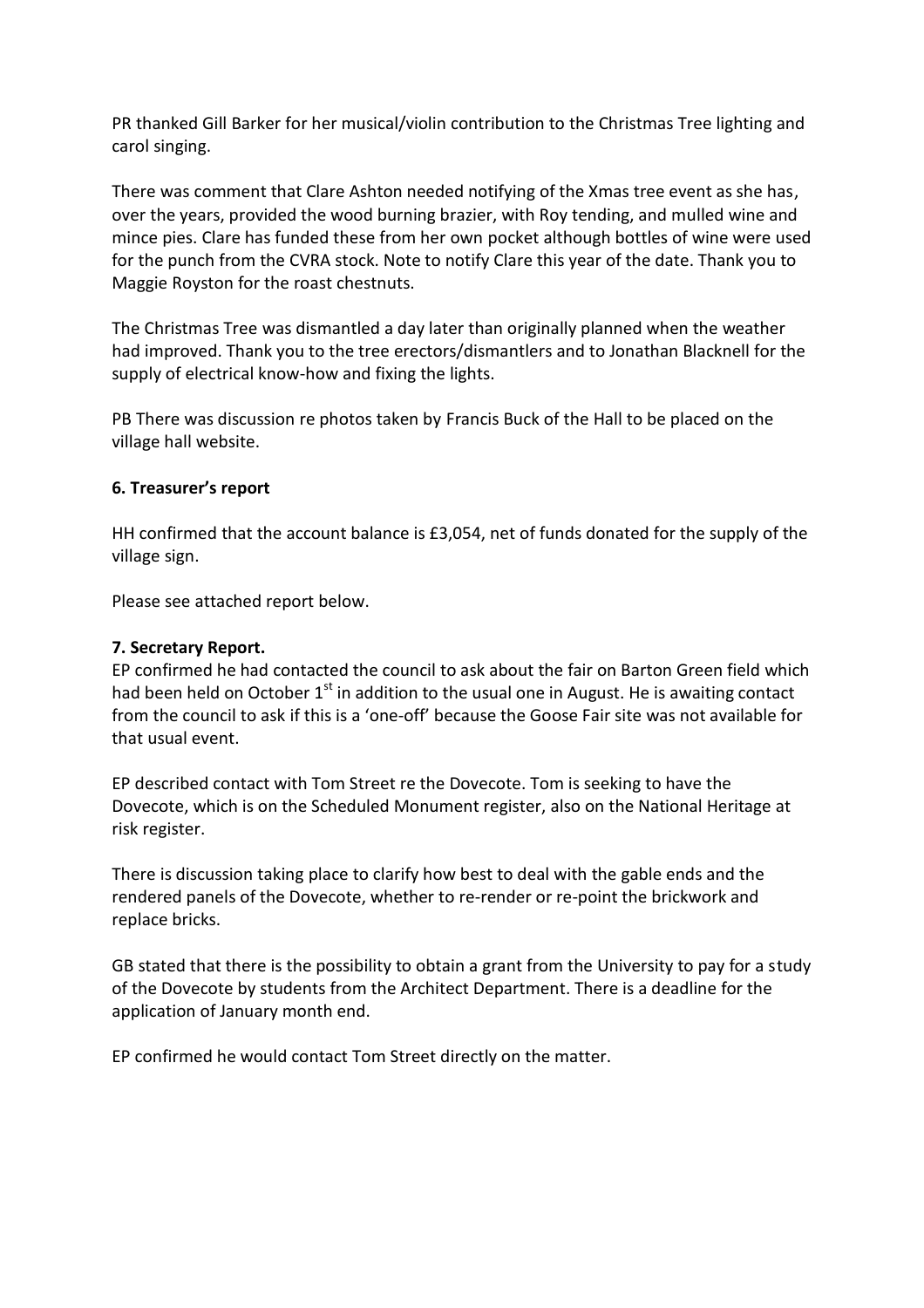#### **8. Topics for discussion**

### **8.1Parking permits.**

GB was asked by the councillors to produce a map to identify where double yellow lines and parking bays would be placed. This map was then reproduced and delivered with notes to every householder in the village.

PB asked about parking permits. Councillors have yet to meet, and we await news on this matter.

## **8.2. The Quarry at Barton**

The anticipated meeting at County Hall to review all information has been delayed. London Rock, who are the proposed contractors, have replaced their consultants with another company. Unfortunately, this may mean added information to be sought and added barriers to questions concerning potential sound pollution, noise pollution (particularly for residents at Larkhill) and viability of the site.

A few very able individuals, led by Julian Coles, are taking part in the fight to have the quarry justified/stopped, including Ruth Edwards MP and her husband who has working knowledge of the processes involved in such applications. Goalposts are being repeatedly moved whenever pertinent information contradicting the value of the site is registered. The change of consultants is one added factor which will delay any meeting at County Hall.

#### **8.3 The Dovecote.** See previous

#### **8.4 Jubilee Celebrations**

The country is aiming to have its big lunch celebrations on the Sundav. i.e.  $5<sup>th</sup>$  June.

PB thought it reasonable to go with the rest of the country and not on Friday 3<sup>rd</sup> as originally planned.

JRd commented that more time would be available to set up etc.

EP has ordered a Jubilee pack.

It was agreed that Sunday would be preferable for the event, and PR will check that the Village Hall is available.

A sub committee was agreed.

- Julie Reid
- Helen Huffer
- Christine Dalby
- Graeme Barker.

It was agreed Clare Ashton should be asked to join, owing to her experience from the last Jubilee.

HH suggested the sub-committee meet when the Jubilee pack is available.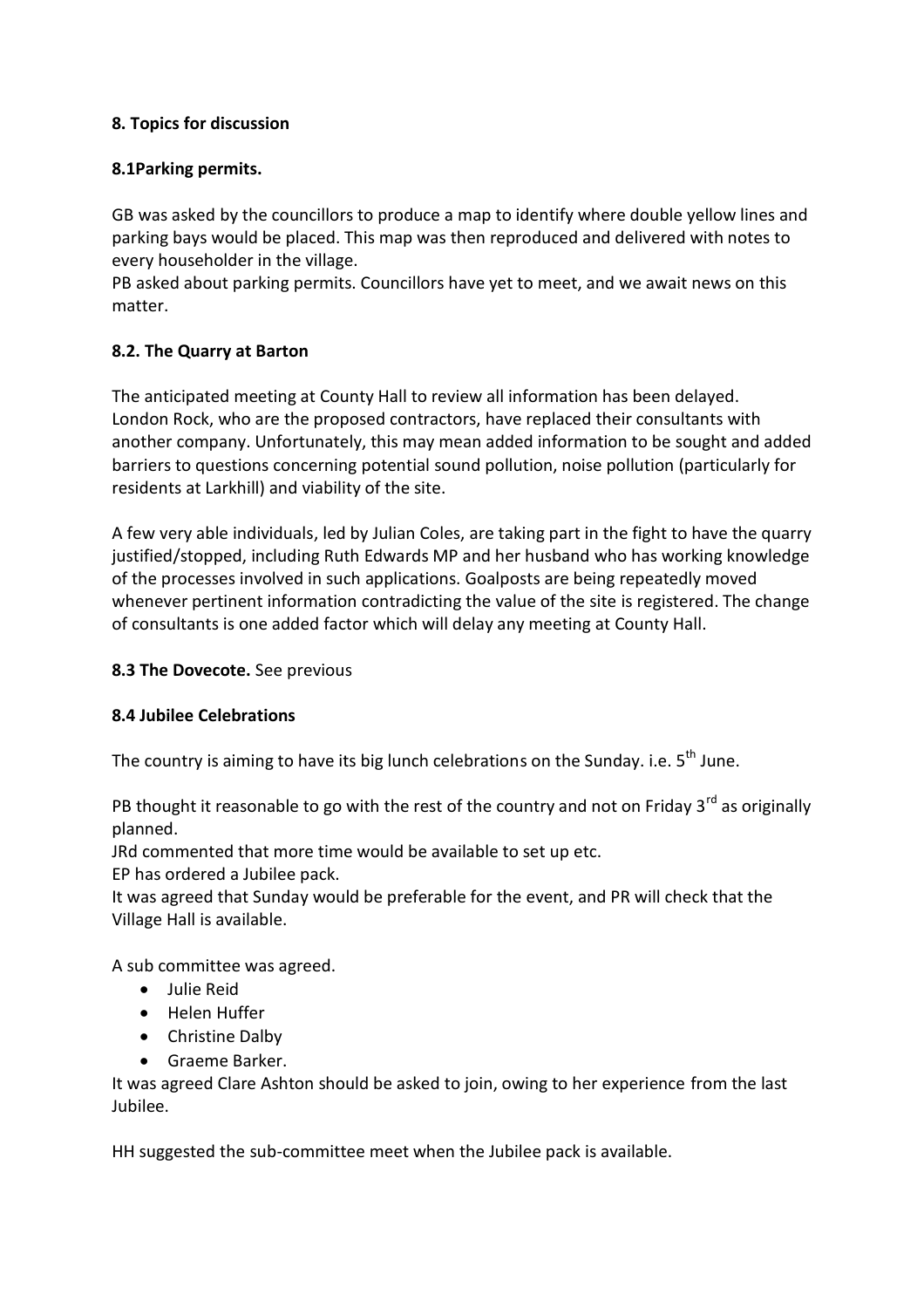PB mentioned that the grass to the Green should be organised to be cut. PR has contact with the City Council staff – Paul Brown, to oversee this.

GB suggested that a Brass Band would be an excellent addition for the day, cutting through the noise and adding atmosphere. They will need to be booked quickly.

PB reminded that Jonathan was involved with his sound system on the day. PB also mentioned the YouTube video of the last event and agreed to bring this to the front page of the village website so that one could view with ease.

#### **9. Social Events for 2022**

A spring social event would usually be a fish & chip supper with disco.

GB suggested that this be used for the Autumn by which time Covid and its threat may have lessened.

There are various options for a spring event and the idea of a series of talks/lectures gained traction.

Dates for such were identified as March 26<sup>th</sup>, April 2<sup>nd</sup> and April 16<sup>th</sup>.

GB and PB agreed to research into speakers for such events.

JW proposed  $16<sup>th</sup>$  July for the summer garden party.

A date for the Autumn event has yet to be decided.

#### **10. AOB**

#### **10.1 Village sign**

PB declared that the village sign is in hand and ours is being worked on.

#### **10.2 Defibrillator**

PR: It is necessary to have a drive to raise funds for the defibrillator. We will need funds in the region of £900.00. This will not include ongoing fees to service etc.

HH suggested we need to know more about the defibrillator and particularly where it was going to be placed. It needs to be a positive venture that can be described as such, on residents doorsteps, to raise funds.

JW suggested placing the defibrillator outside The Reading room. With permission from the owner and perhaps pay rent for such.

CD asked about possible telephone kiosk to house the defibrillator.

PR The question arises as to where the best location is. PR will arrange for a professional who can walk through the village and point out the most practical/best sites for positioning. PR asked SW to investigate where the defibrillator is located on the NTU Clifton campus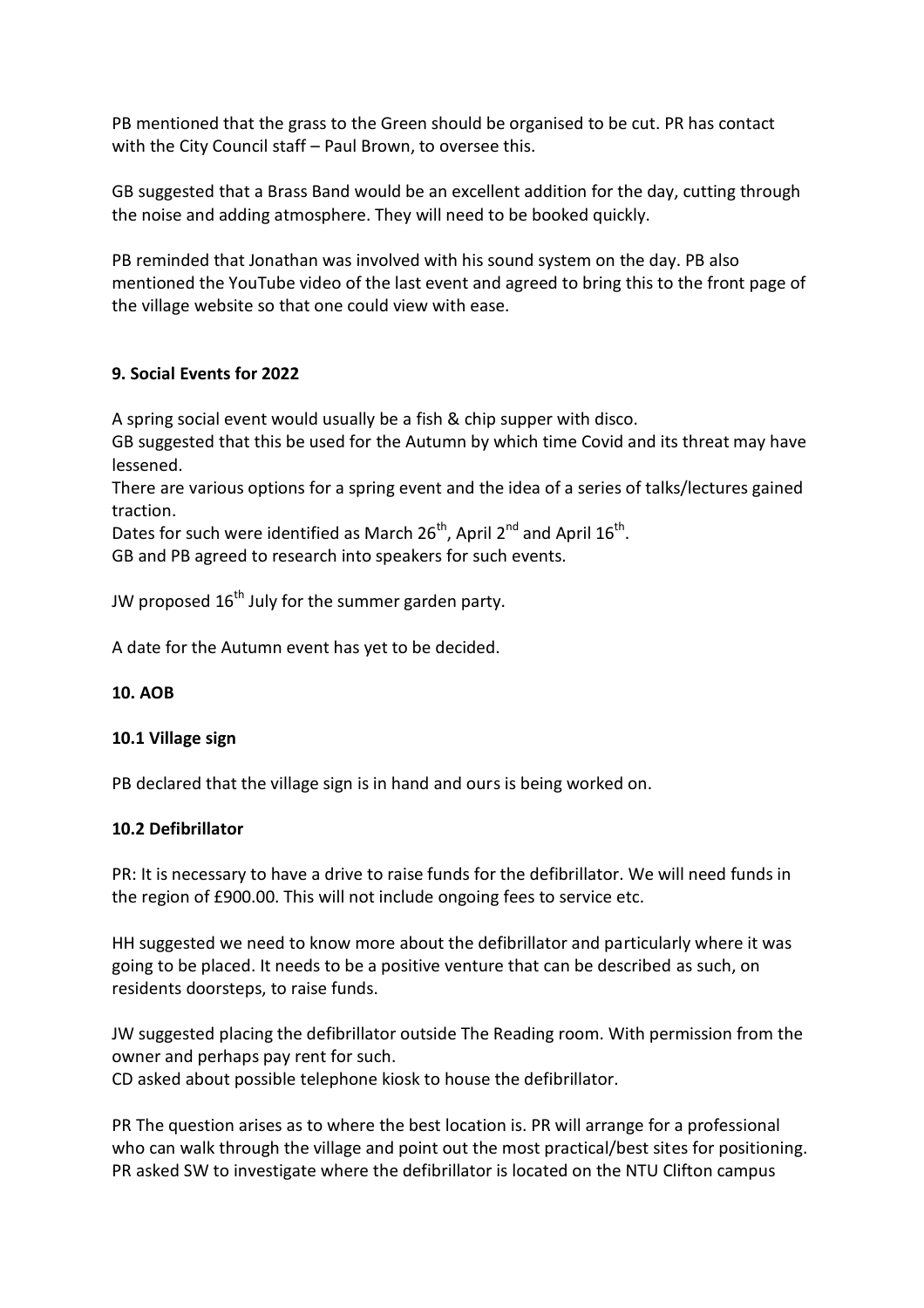#### **10.3 Tree planting.**

The Oak tree planted in 1987 to commemorate the Doomsday celebration has yet to have a plaque to mark the event on the tree that was planted. It would be good to organise such.

CD previously suggested a new tree to mark the Jubilee celebration. The topic was discussed and concluded this could be planted on the area of The Green by the Alms-houses. CD agreed to research the matter and also investigate the idea of a park bench under such a tree, in the shade, would be a useful addition.

#### **10.4 The Constitution.**

JW raised a matter of the Constitution. He pointed out two anomalies. One concerns the inclusion of a Legal Adviser on the Executive committee. JW suggested this is no longer necessary or relevant. This means that the statement '*The number of committee members should not be more than 6 in addition to the Executive'* is not strictly correct as there are now 7 in addition to the Executive, but the latter is reduced by one (the legal adviser) The total therefore still being 10.

The second point raised, concerns: *'the executive committee should meet not less than 6 times annually.*'

JW suggested reducing this to 4 X including the AGM

These matters to be raised at the AGM.

#### **10.5. Annual Subscriptions**

EP sought to clarify the subscription charges. He proposed that a family of 2 or more pay £5.00 annually. An individual to pay £2.50.

This was agreed.

HH requested that this be announced in the next newsletter.

#### **Dates for the diary:**

- Suggested, village hall, evening-speaker meetings: 26<sup>th</sup> March 2<sup>nd</sup> April
- AGM date 16th May
- $\bullet$  Jubilee celebration Sunday 5<sup>th</sup> June
- Summer garden Party  $16^{th}$  July

Next committee meeting to be March 9<sup>th</sup>